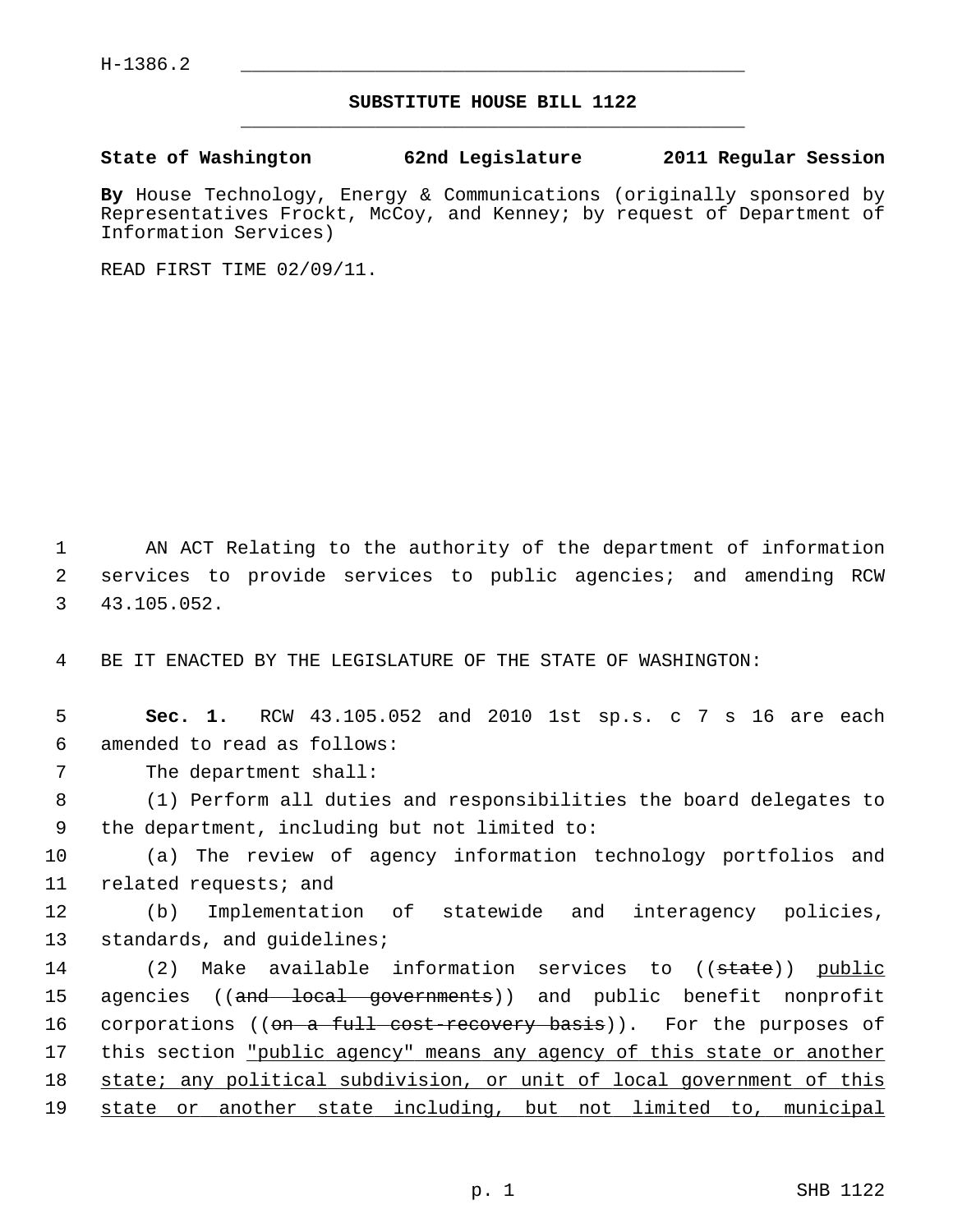1 corporations, quasi-municipal corporations, special purpose districts, 2 and local service districts; any agency of the United States; and any 3 Indian tribe recognized as such by the federal government and "public 4 benefit nonprofit corporation" means a public benefit nonprofit 5 corporation as defined in RCW 24.03.005 that is receiving local, state, 6 or federal funds either directly or through a public agency other than 7 an Indian tribe or political subdivision of another state. These 8 services may include, but are not limited to:

9 (a) Telecommunications services for voice, data, and video;

10 (b) Mainframe computing services;

11 (c) Support for departmental and microcomputer evaluation, 12 installation, and use;

13 (d) Equipment acquisition assistance, including leasing, brokering, 14 and establishing master contracts;

15 (e) Facilities management services for information technology 16 equipment, equipment repair, and maintenance service;

17 (f) Negotiation with local cable companies and local governments to 18 provide for connection to local cable services to allow for access to 19 these public and educational channels in the state;

20 (g) Office automation services;

21 (h) System development services; and

22 (i) Training.

23 These services are for discretionary use by ((customers and 24 customers)) public agencies and public agencies may elect other 25 alternatives for service if those alternatives are more cost-effective 26 or provide better service. Agencies may be required to use the 27 backbone network portions of the telecommunications services during an 28 initial start-up period not to exceed three years;

29 (3) Establish rates and fees for services provided by the 30 department to assure that the services component of the department, in the aggregate, is self-supporting. The department shall consider the total cost of ownership and the net cost to Washington taxpayers of enabling the state to deliver services to state and local public agencies.

35 (a) When providing information services to public agencies located 36 in the state, the department may elect to price services at rates below 37 full-cost recovery levels if the service offerings will provide overall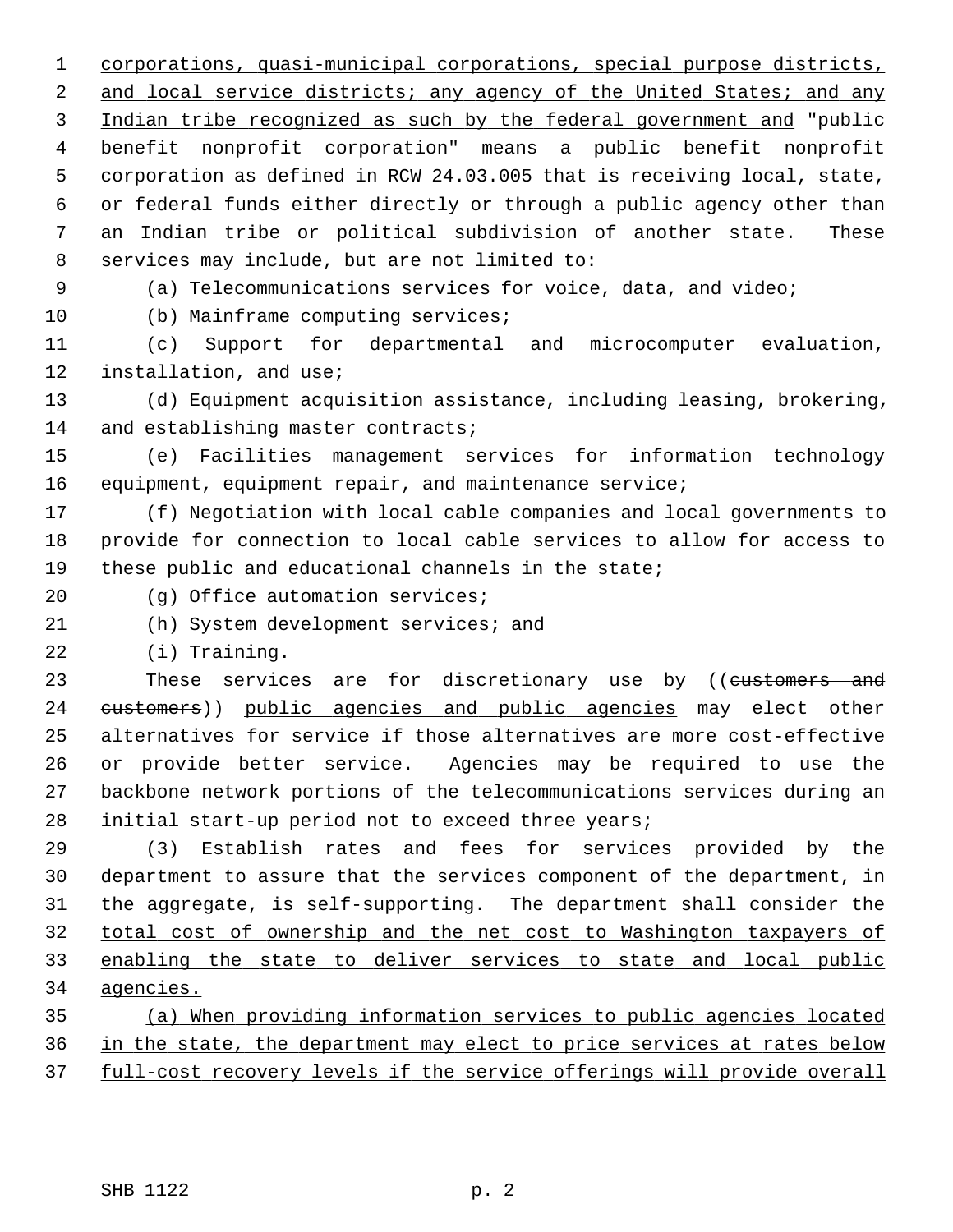1 cost savings to Washington taxpayers in the aggregate over time. 2 However, the department may not price services to public agencies 3 located in Washington at rates above full-cost recovery levels.

 (b) When providing information services to public agencies located in another state, the department shall use best efforts to ensure that the state is recovering all direct and indirect costs associated with the provision of the service, plus some additional return.

 8 (4) A billing rate plan shall be developed for a two-year period to 9 coincide with the budgeting process. The rate plan shall be subject to 10 review at least annually by the office of financial management. The 11 rate plan shall show the proposed rates by each cost center and will 12 show the components of the rate structure as mutually determined by the 13 department and the office of financial management. The same rate 14 structure will apply to all user agencies of each cost center. The 15 rate plan and any adjustments to rates shall be approved by the office 16 of financial management. The services component shall not subsidize 17 the operations of the strategic planning and policy component;

18  $((+4))$  (5) With the advice of the information services board and 19 agencies, develop a state strategic information technology plan and 20 performance reports as required under RCW 43.105.160;

21  $((+5))$  (6) Develop plans for the department's achievement of 22 statewide goals and objectives set forth in the state strategic 23 information technology plan required under RCW 43.105.160. These plans 24 shall address such services as telecommunications, central and 25 distributed computing, local area networks, office automation, and end 26 user computing. The department shall seek the advice of the board in 27 the development of these plans;

28  $((+6))$  (7) Under direction of the information services board and 29 in collaboration with the department of personnel, and other agencies 30 as may be appropriate, develop training plans and coordinate training 31 programs that are responsive to the needs of agencies;

32  $((+7)^{n})$  (8) Identify opportunities for the effective use of 33 information services and coordinate appropriate responses to those 34 opportunities;

 $35$  ( $(\overline{6})$ ) (9) Assess agencies' projects, acquisitions, plans, 36 information technology portfolios, or overall information processing 37 performance as requested by the board, agencies, the director of